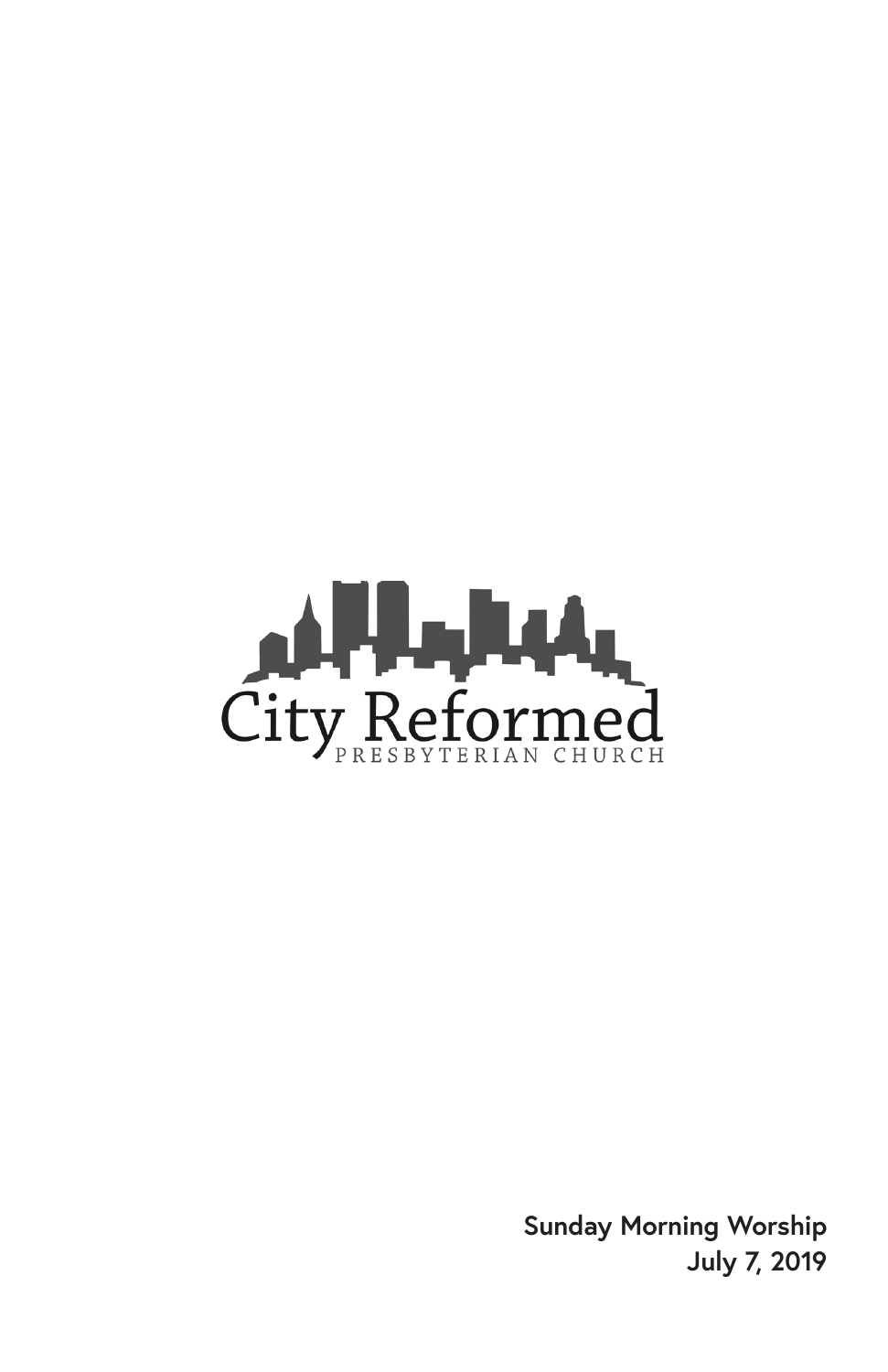# **Welcome to City Reformed Presbyterian Church**

We are glad to have you join us for worship today. Please stop by the Welcome Table in the foyer - we would love to meet you! If you would like more information, please fill out one of the info cards on the table, refer to our print newsletter, *City This Month,* or visit our website: **cityreformed.org**.

# **Reflections**

Revival is the visitation of God which brings to life Christians who have been sleeping and restores a deep sense of God's near presence and holiness. Thence springs a vivid sense of sin and a profound exercise of heart in repentance, praise, and love, with an evangelistic outflow.

- J.I. Packer

*Please speak to an usher or greeter if you have any questions about the nursery and children's programs.*

- *• There is a nursery for children infant 3 during the service.*
- *• Cry Room space is available during the service off the foyer and Board Room.*
- *• Children's bulletins are available at the side table for those staying in service.*
- *• During the service, children 4 7 are invited to continue their worship at Children's Church.*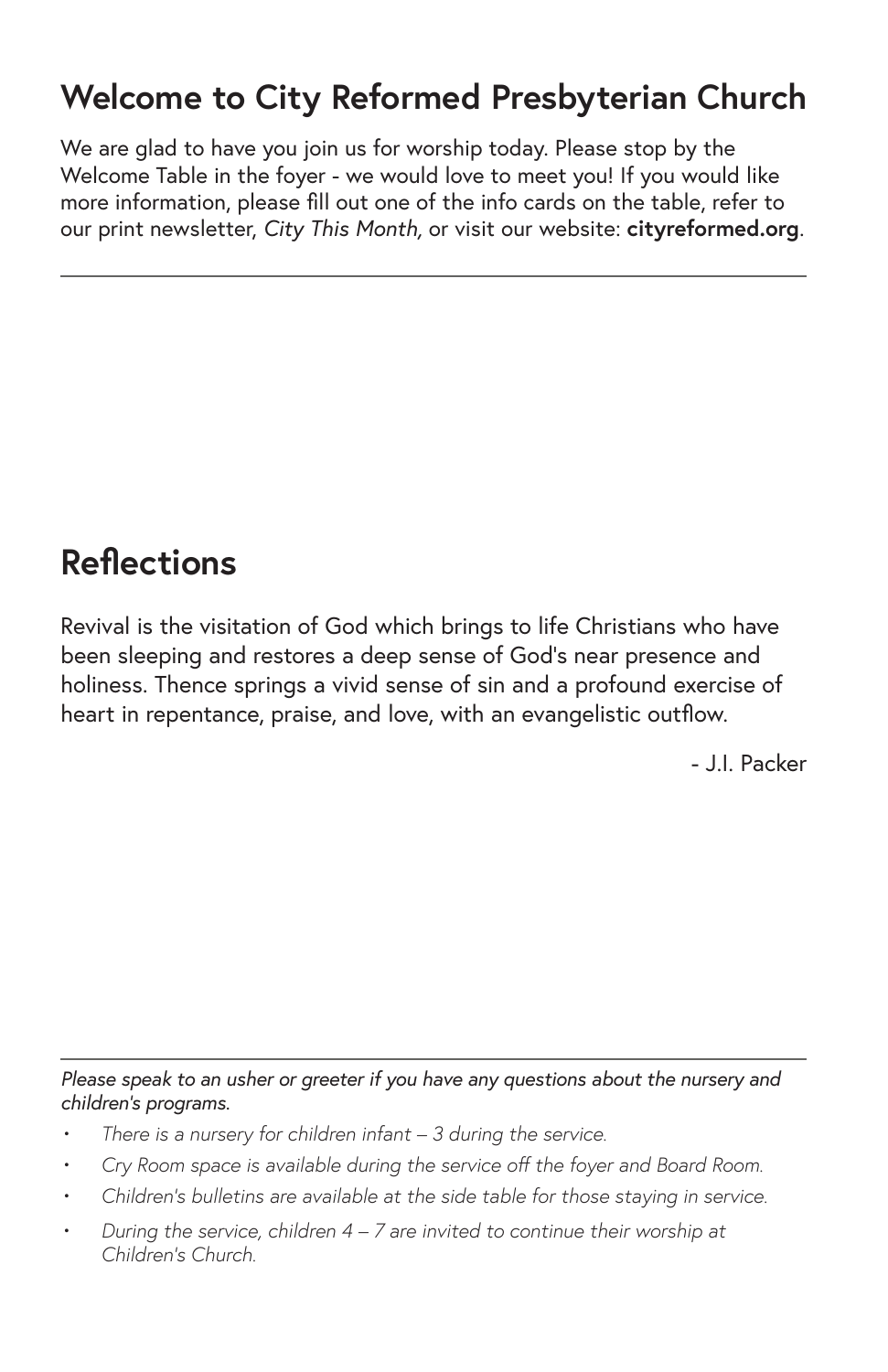# **Worship Service**

**City Reformed Presbyterian Church** Sunday Morning Worship – July 7, 2019 Presider: Elder Jim Partridge

### **Call to Worship: Psalm 85:8-13**

*Please stand for the Call to Worship if you are able.*

- Leader Let me hear what God the Lorp will speak, for he will speak peace to his people, to his saints; but let them not turn back to folly.
- **People Surely his salvation is near to those who fear him, that glory may dwell in our land.**
- Leader Steadfast love and faithfulness meet; righteousness and peace kiss each other.
- **People Faithfulness springs up from the ground, and righteousness looks down from the sky.**
- Leader Yes, the Lord will give what is good, and our land will yield its increase.
- **People Righteousness will go before him and make his footsteps a way.**

### **Prayer of Invocation**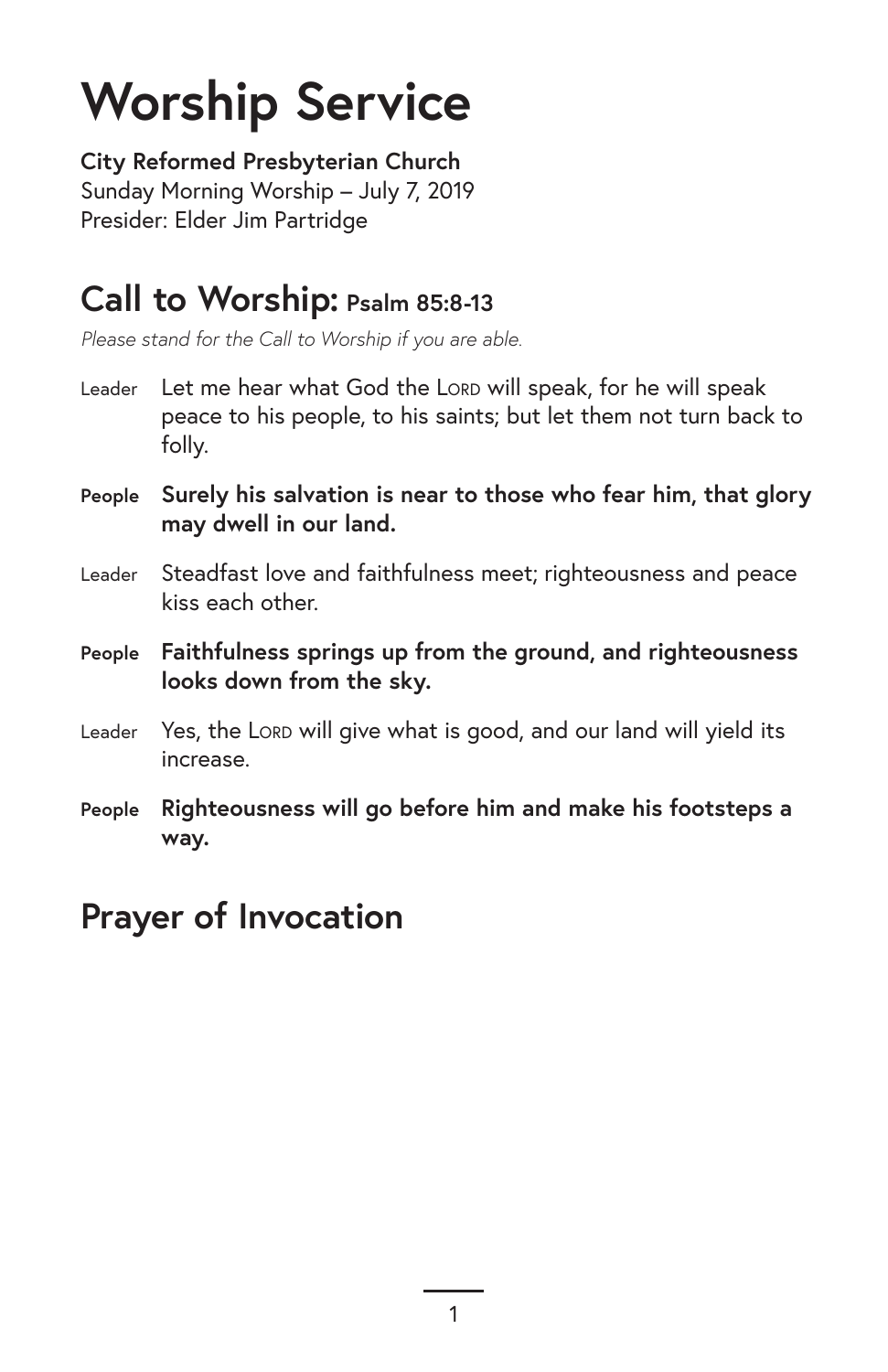#### **Blessed Be Your Name**

*(Words & Music: Beth Redman & Matt Redman)*

Blessed Be Your Name In the land that is plentiful Where Your streams of abundance flow Blessed be Your name

Blessed Be Your name When I'm found in the desert place Though I walk through the wilderness Blessed Be Your name

*Every blessing You pour out I'll Turn back to praise When the darkness closes in, Lord Still I will say*

*Blessed be the name of the Lord Blessed be Your name Blessed be the name of the Lord Blessed be Your glorious name*

Blessed be Your name When the sun's shining down on me When the world's 'all as it should be' Blessed be Your name

Blessed be Your name On the road marked with suffering Though there's pain in the offering Blessed be Your name

You give and take away You give and take away My heart will choose to say Lord blessed be Your name

### **Scripture Reading: Revelation 5:6-10**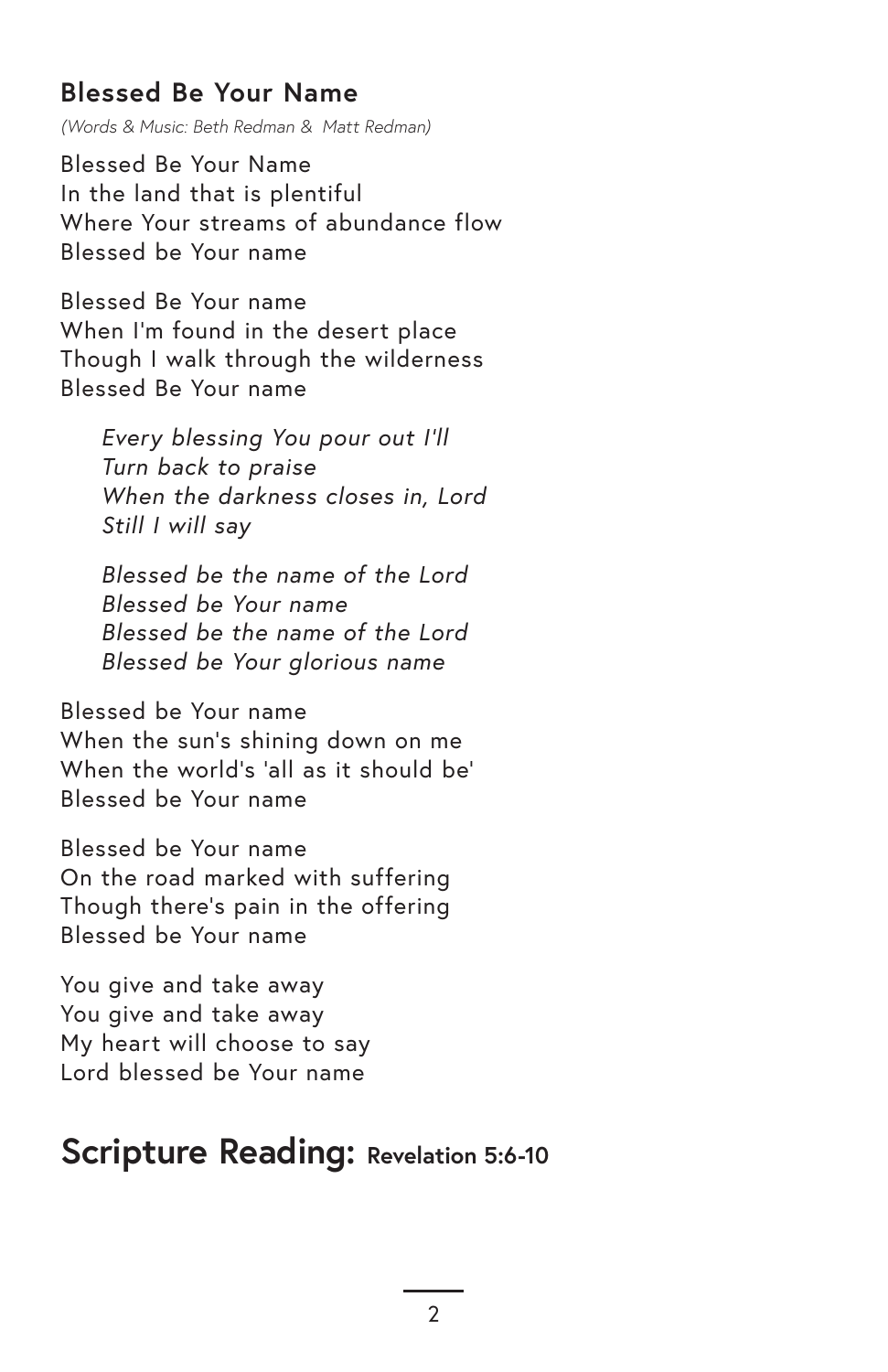### **Joy and Toil**

*(Words & Music: Daniel Snoke & Michael Savisky 2017)*

Let us not toil unto our own good But give us righteousness and thankful work Remove the mess within us, Restore your wisdom to us Let none be driven into deep despair. Consider God, the works of God.

*Return the joy to us in all our toil May our work be your delight Return the joy to us in all our toil Let our days be made aright* 

Let not our eyes contend for riches But give us just reward and charity When all our work is weary When we can't see your beauty Help us remember God's hand will endure Consider God, the works of God.

Our labor keep away from evil Forgive our discontent and selfish pride Now make our prayers humble And keep our conscience able For God's commandments will our work renew Consider God, the works of God.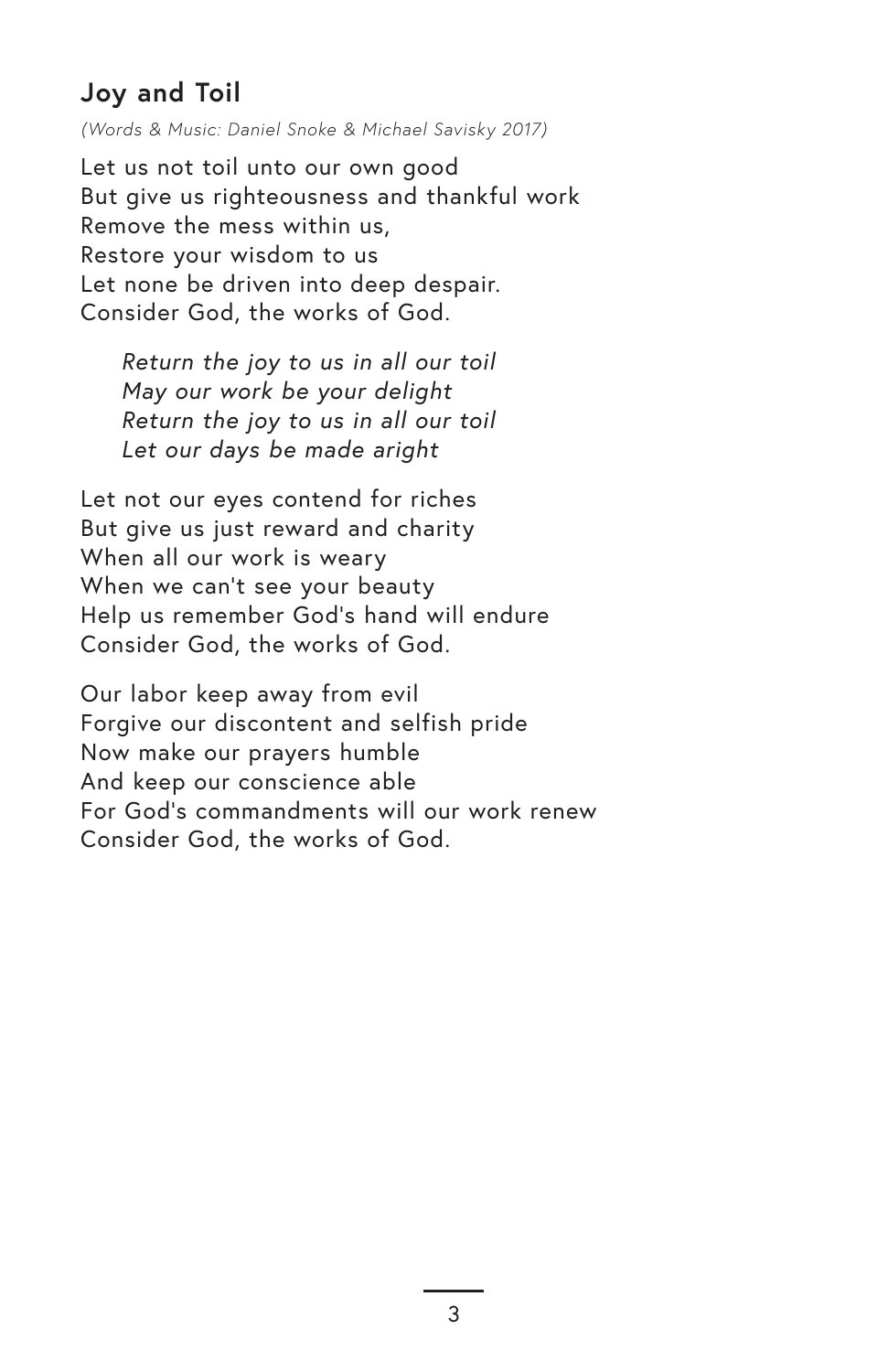# **Call to Confession: Psalm 85:6-8**

Will you not revive us again, that your people may rejoice in you? Show us your steadfast love, O Lorp, and grant us your salvation. Let me hear what God the Lord will speak, for he will speak peace to his people, to his saints; but let them not turn back to folly.

# **Prayer of Confession**

**Father, lead us to rejoice in you and your Gospel, through Christ. Let us not find our deepest rejoicing in the things of this world that dazzle our eyes, in entertainment and success and power, and resent you when you block those goals, but let us rejoice with true joy in your wisdom and greatness and grace, overflowing in the fellowship of your saints and love for others. Thank you that in Christ we are forgiven for the many times we wander from you; draw us back once again to your love. Amen.**

# **Silent Confession**

### **Assurance of Pardon: Psalm 85:9**

Surely his salvation is near to those who fear him, that glory may dwell in our land.

### **Corporate Prayer**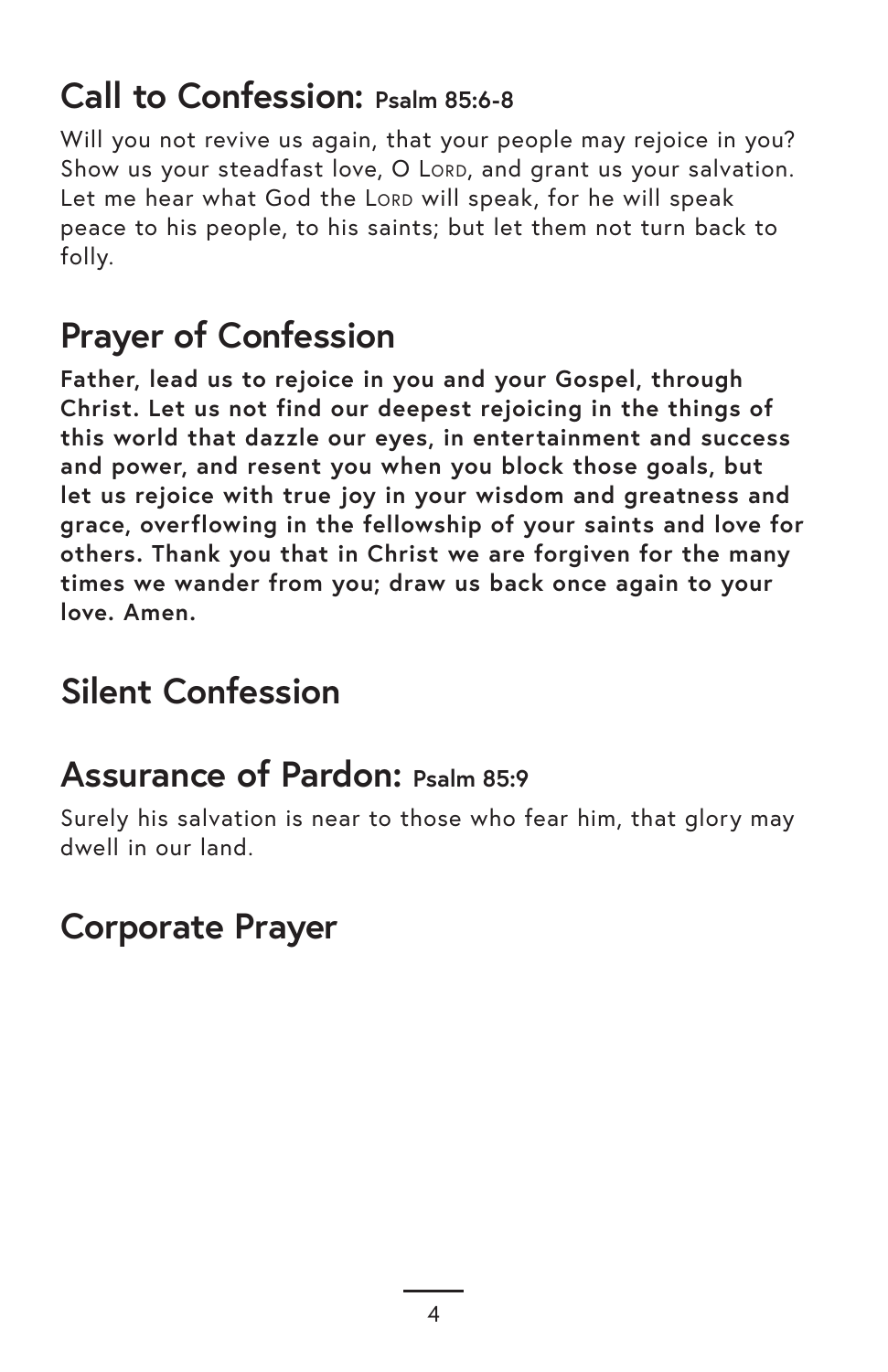# **Song of Renewal**

*During this song we will pass offering bags through the congregation. We ask that our members and regular attendees thoughtfully consider their contribution as an act of worship - a response to God's grace in our lives. Those who are not a regular part of our church are not expected to participate in the offering.*

#### **Heal Us Emmanuel**

*(Words: William Cowper 1779; Music: Kevin Twit, Lucas Morton 2015)*

*Heal us, Emmanuel, here we are We long to feel Thy touch Deep wounded souls to Thee we fly O Savior hear our cry*

Our faith is feeble, we confess We faintly trust Thy word But will You pity us the less? Be that far from You Lord!

Remember him who once applied With trembling for relief "Lord, I believe," with tears he cried "O help my unbelief!"

She, too, who touched you in the press And healing virtue stole Was answered, "Daughter, go in peace Thy faith has made you whole."

Like her, with hopes and fears we come To touch You if we may O send us not despairing home Send none unhealed away

# **Pastoral Prayer**

*At this time, children ages 4-7 are invited to continue their worship at Children's Church. The leaders will bring the children to children's church and then back to the worship service after the sermon.*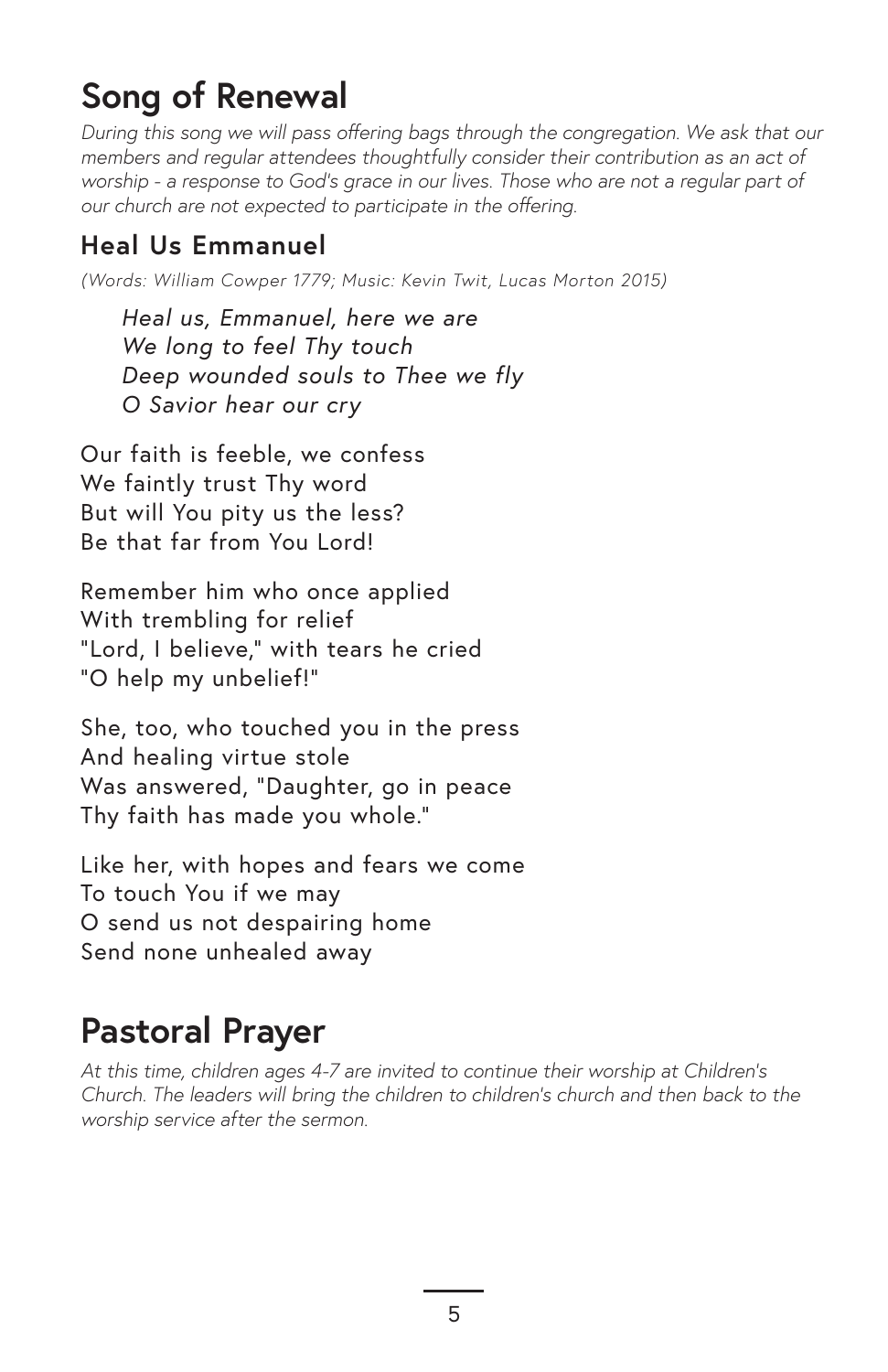### **Sermon: Nehemiah 8:9-18 Nehemiah: Restoration After Exile "Four Marks of a Revived Church"** - David Snoke

And Nehemiah, who was the governor, and Ezra the priest and scribe, and the Levites who taught the people said to all the people, "This day is holy to the LORD your God; do not mourn or weep." For all the people wept as they heard the words of the Law. <sup>10</sup>Then he said to them, "Go your way. Eat the fat and drink sweet wine and send portions to anyone who has nothing ready, for this day is holy to our Lord. And do not be grieved, for the joy of the LORD is your strength." <sup>11</sup>So the Levites calmed all the people, saying, "Be quiet, for this day is holy; do not be grieved." <sup>12</sup>And all the people went their way to eat and drink and to send portions and to make great rejoicing, because they had understood the words that were declared to them.

<sup>13</sup>On the second day the heads of fathers' houses of all the people, with the priests and the Levites, came together to Ezra the scribe in order to study the words of the Law. 14And they found it written in the Law that the LORD had commanded by Moses that the people of Israel should dwell in booths during the feast of the seventh month, <sup>15</sup> and that they should proclaim it and publish it in all their towns and in Jerusalem, "Go out to the hills and bring branches of olive, wild olive, myrtle, palm, and other leafy trees to make booths, as it is written." 16So the people went out and brought them and made booths for themselves, each on his roof, and in their courts and in the courts of the house of God, and in the square at the Water Gate and in the square at the Gate of Ephraim. 17And all the assembly of those who had returned from the captivity made booths and lived in the booths, for from the days of Jeshua the son of Nun to that day the people of Israel had not done so. And there was very great rejoicing. 18And day by day,

6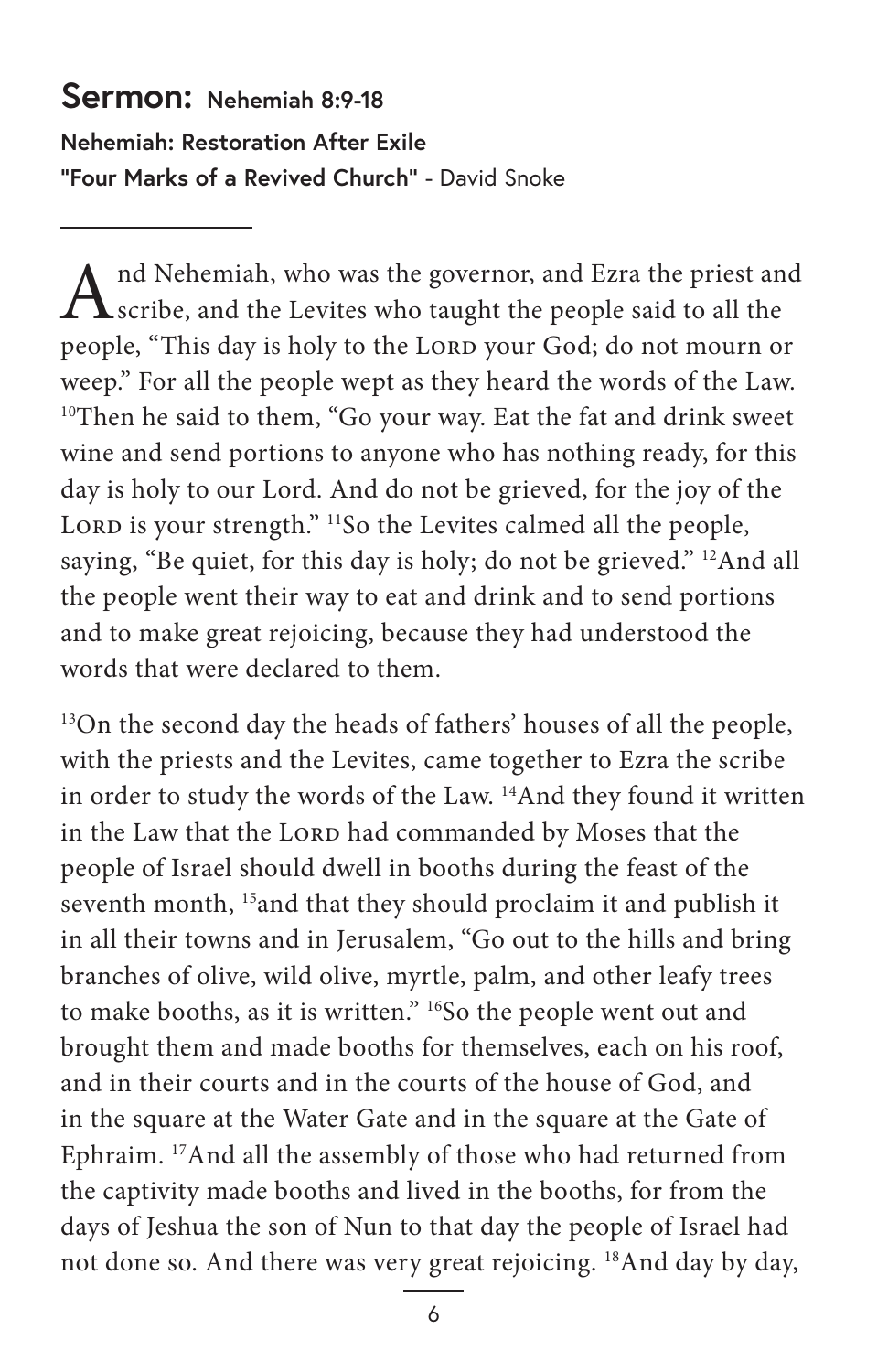from the first day to the last day, he read from the Book of the Law of God. They kept the feast seven days, and on the eighth day there was a solemn assembly, according to the rule.

Leader This is the Word of the Lord.

**People Thanks be to God.**

# **Additional Scripture**

Acts 2:37-47 / Now when they heard this they were cut to the heart, and said to Peter and the rest of the apostles, "Brothers, what shall we do?" And Peter said to them, "Repent and be baptized every one of you in the name of Jesus Christ for the forgiveness of your sins, and you will receive the gift of the Holy Spirit. For the promise is for you and for your children and for all who are far off, everyone whom the Lord our God calls to himself." And with many other words he bore witness and continued to exhort them, saying, "Save yourselves from this crooked generation." So those who received his word were baptized, and there were added that day about three thousand souls. And they devoted themselves to the apostles' teaching and the fellowship, to the breaking of bread and the prayers. And awe came upon every soul, and many wonders and signs were being done through the apostles. And all who believed were together and had all things in common. And they were selling their possessions and belongings and distributing the proceeds to all, as any had need. And day by day, attending the temple together and breaking bread in their homes, they received their food with glad and generous hearts, praising God and having favor with all the people. And the Lord added to their number day by day those who were being saved.

Ephesians 2:19-22 / So then you are no longer strangers and aliens, but you are fellow citizens with the saints and members of the household of God, built on the foundation of the apostles and prophets, Christ Jesus himself being the cornerstone, in whom the whole structure, being joined together, grows into a holy temple in the Lord. In him you also are being built together into a dwelling place for God by the Spirit.

*(sermon outline on next page)*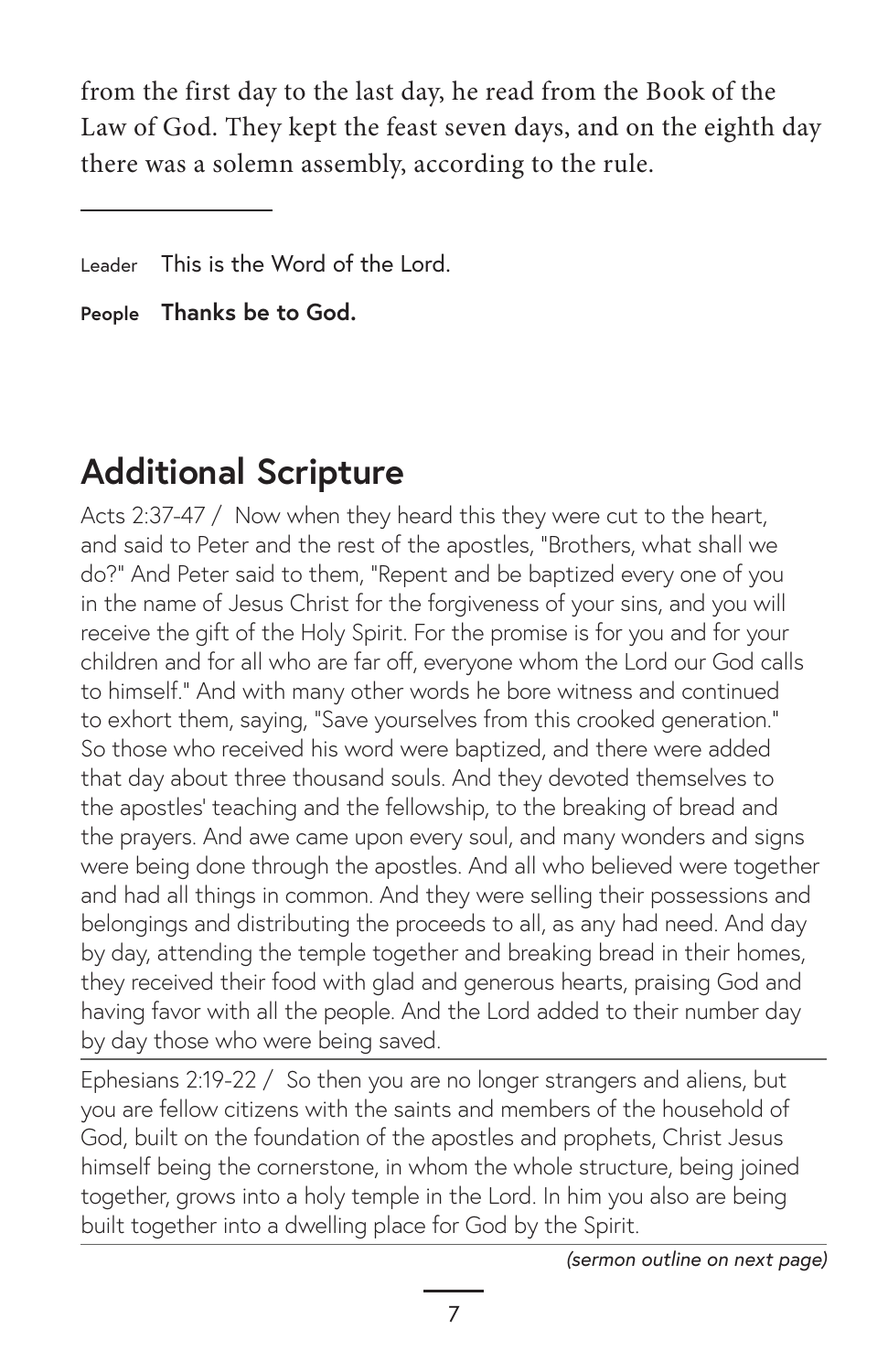#### **Additional Creedal Reference**: Heidelberg Catechism (1563)

Q54. What do you believe concerning the holy catholic Christian church?

A. I believe that the Son of God, out of the whole human race, from the beginning of the world to its end, gathers, defends, and preserves for Himself, by His Spirit and Word, in the unity of the true faith, a church chosen to everlasting life. And I believe that I am and forever shall remain a living member of it.

Q55. What do you understand by the communion of saints?

A. First, that believers, all and everyone, as members of Christ have communion with Him and share in all His treasures and gifts. Second, that everyone is duty-bound to use his gifts readily and cheerfully for the benefit and well-being of the other members.

# Sermon Outline

Main theme: Revivals of God's people are real, and follow a similar pattern.

- I. True revivals are centered on reverence for the Word of God.
- II. True revivals start with sincere, heartfelt repentance.
- III. True revivals lead to sincere rejoicing and fellowship
- IV. True revivals lead to a sense of corporate identity with the people of God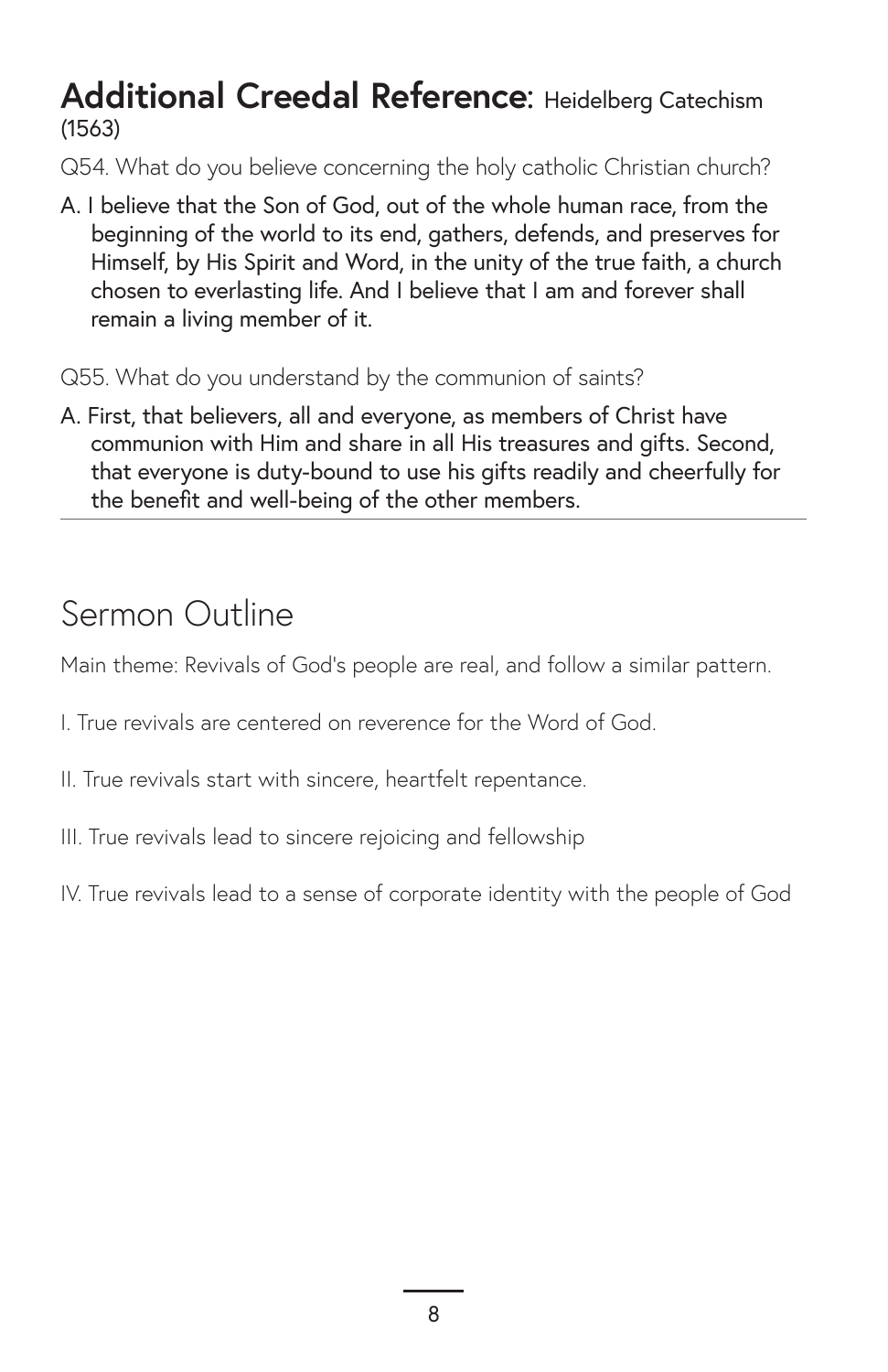# **Communion**

*City Reformed Church invites all baptized Christians who are willing to forsake their sins and trust Christ alone for salvation, and who are members of congregations which proclaim the gospel, to receive Holy Communion with us. Parents with non-communing children are encouraged to bring their children forward during communion. The elders will lay a hand on their head and briefly pray for them as they serve you.*

*Communion will be served by elders to several people at a time at the front of the Church. When you are ready, please proceed up using the left aisle. At the ushers' guidance, you may move forward to receive the elements as a group. We encourage you to exit from the front via the nearest aisle.*



*Communion is served with wine and with* 

*grape juice. The wine is placed in the two outer circles of the communion tray, and the grape juice is placed in the inner circle. Because Jesus used wine during the first communion service, we believe using real wine is beneficial. However, participants are welcome to choose. There is also gluten-free bread available on each plate.*

*Please join us in song as we celebrate Christ dwelling with his church in the sacrament of communion.*

# **Songs of Communion**

*Please stand for the final songs if you are able.*

#### **O Come to the Altar**

*(Words & Music: Christopher Brown, Mack Brock, Steven Furtick, & Wade Joye 2015)*

Are you hurting and broken within Overwhelmed by the weight of your sin Jesus is calling Have you come to the end of yourself Do you thirst for a drink from the well Jesus is calling

*(continued on next page)*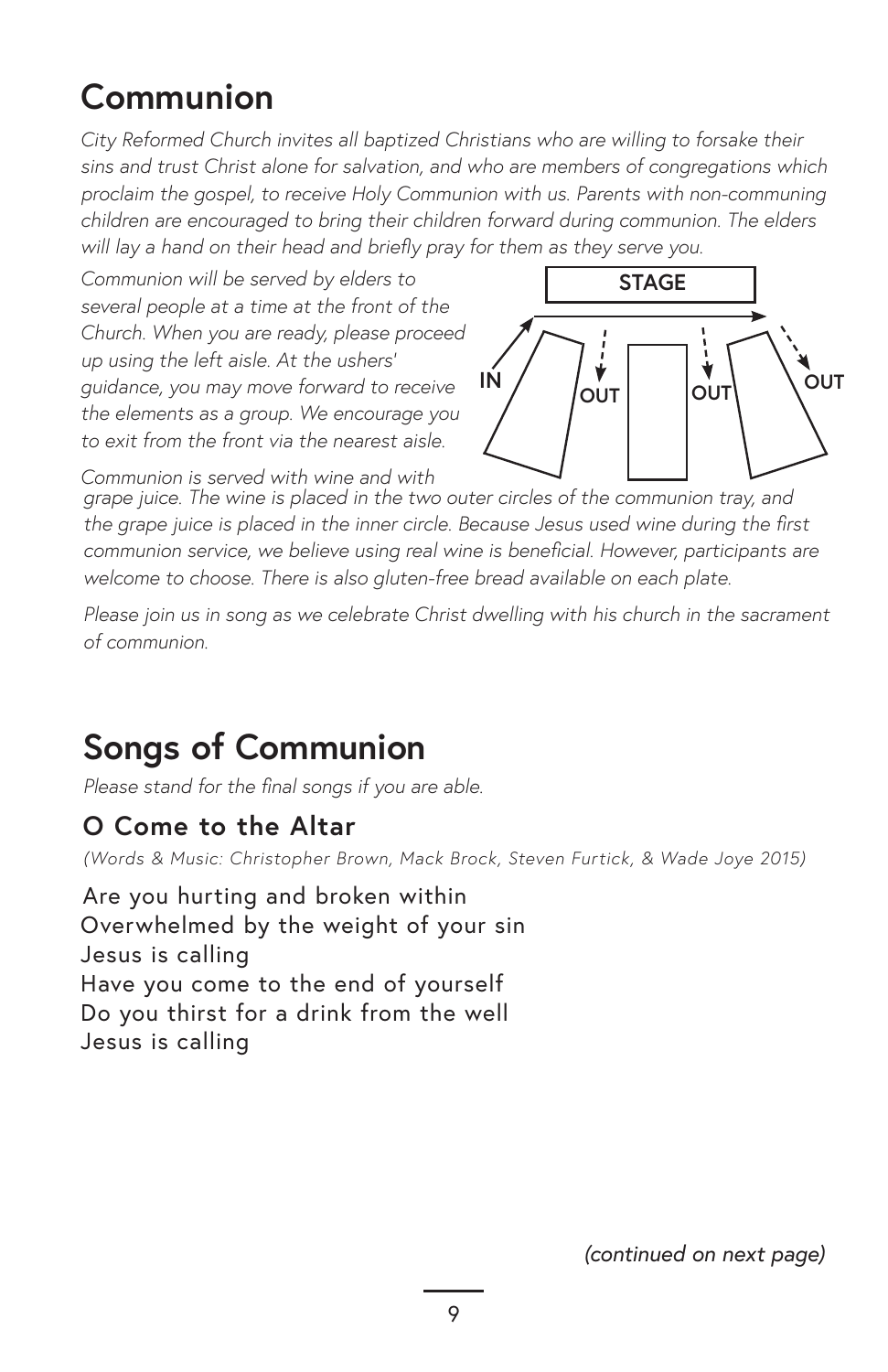*O come to the altar The Father's arms are open wide Forgiveness was bought with The precious blood of Jesus Christ*

Leave behind your regrets and mistakes Come today there's no reason to wait Jesus is calling Bring your sorrows and trade them for joy From the ashes a new life is born Jesus is calling

Oh what a Savior Isn't he wonderful Sing alleluia Christ is risen Bow down before him For he is Lord of all Sing alleluia Christ is risen

Bear your cross as you wait for the crown Tell the world of the treasure you've found

#### **Peace**

*(Words & Music: Sherri Youngward 2008)*

Peace, be still. Lay all your worries down. Be still, O My soul Our God is in control.

And if God is for us, Then whom shall I fear? For our God is with us So lay down, be still. He is God.

> *Hallelujah! Our God has overcome. Hallelujah! Our Lord, Jesus Christ has won. He is God.*